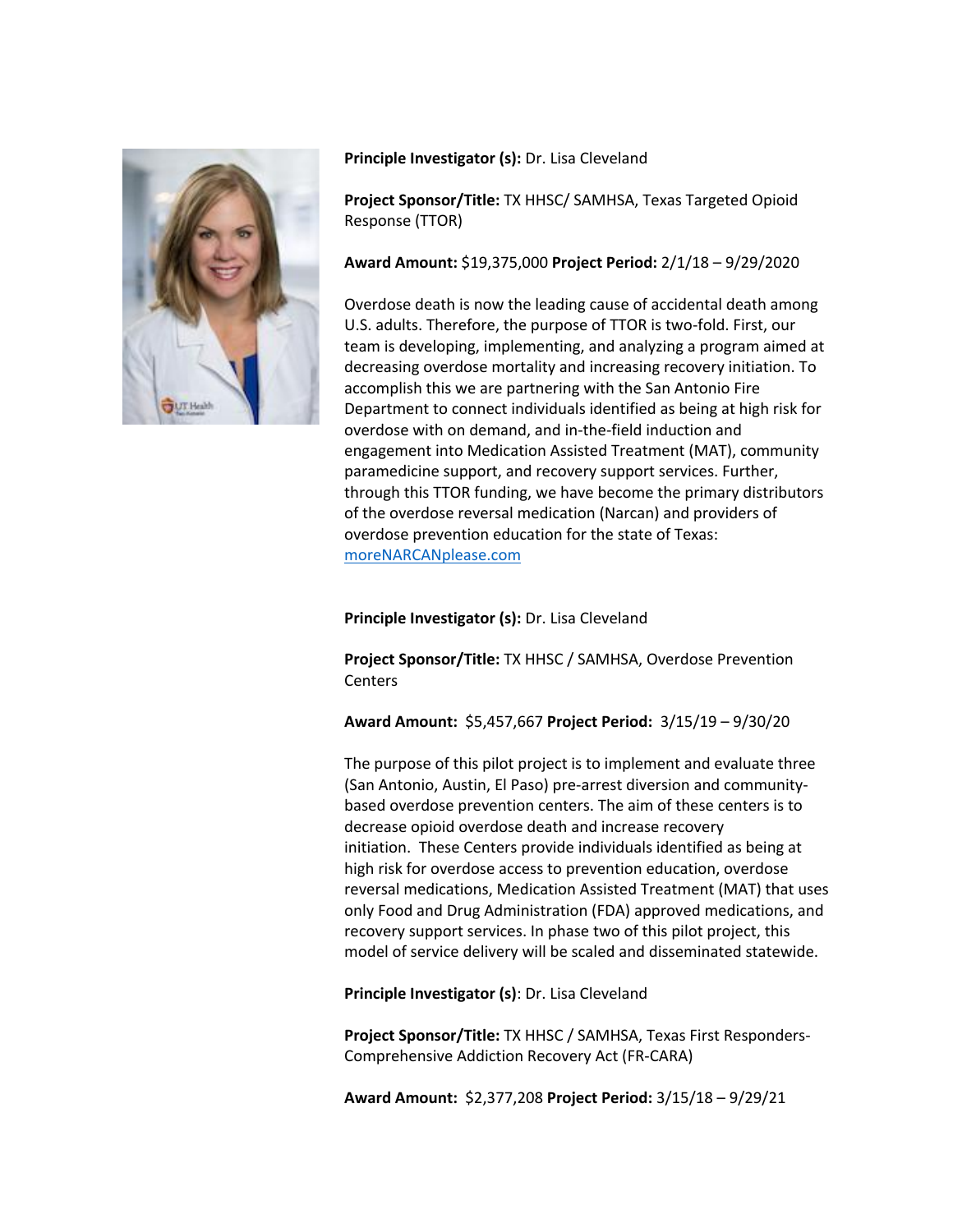The purpose of this project is to implement this comprehensive, community driven, program to decrease opioid overdose mortality in San Antonio, Texas, and the surrounding communities of Bexar County. We are providing opioid overdose reversal materials and comprehensive overdose prevention training for traditional and nontraditional first responders as well as connecting overdose survivors to local treatment and recovery support services.

**Principle Investigator (s):** Dr. Lisa Cleveland

**Project Sponsor/Title:** TX HHSC / The Impact of Prenatal Opioid Use on the Maternal Infant Dyad

**Award Amount:** \$1,583,000 **Project Period:** 9/1/2014 – 08/31/2020

Over the past 15 years, there has been a nearly 5-fold increase in opioid use in pregnant women. Infants who are prenatally exposed to opioids are often born experiencing opioid withdrawal; a condition known as Neonatal Abstinence Syndrome (NAS). Bexar County has the highest rate of NAS in Texas; one third of all reported cases. This equates to 300-400 infants born experiencing opioid withdrawal in our community. Little is known about the long-term impact of prenatal opioid exposure on the maternal-infant dyad, so our team is conducting research to explore the longitudinal consequences of prenatal opioid exposure.

**Principle Investigator (s)**: Dr. Lisa Cleveland

**Project Sponsor/Title:** TX HHSC/ The Maternal Opioid Morbidity Study (MOMS)

**Award Amount:** \$1,220,000 **Project Period:** 09/01/2017 – 08/31/2022

Between 2007 and 2016, pregnancy associated mortality resulting from overdose more than doubled in the U.S. Further, in a 2016 report from the Texas Maternal Mortality & Morbidity Taskforce, opioid overdose death was identified as the leading cause of maternal mortality in Texas. However, little is known about the circumstances that surround these deaths. The purpose of this exploratory, mixed-methods study is to provide insight into the contextual factors that surround maternal opioid overdose deaths. These findings are being used to develop and psychometrically analyze a brief screening instrument that will help identify women at risk for relapse and overdose death so they can be referred to lifesaving resources.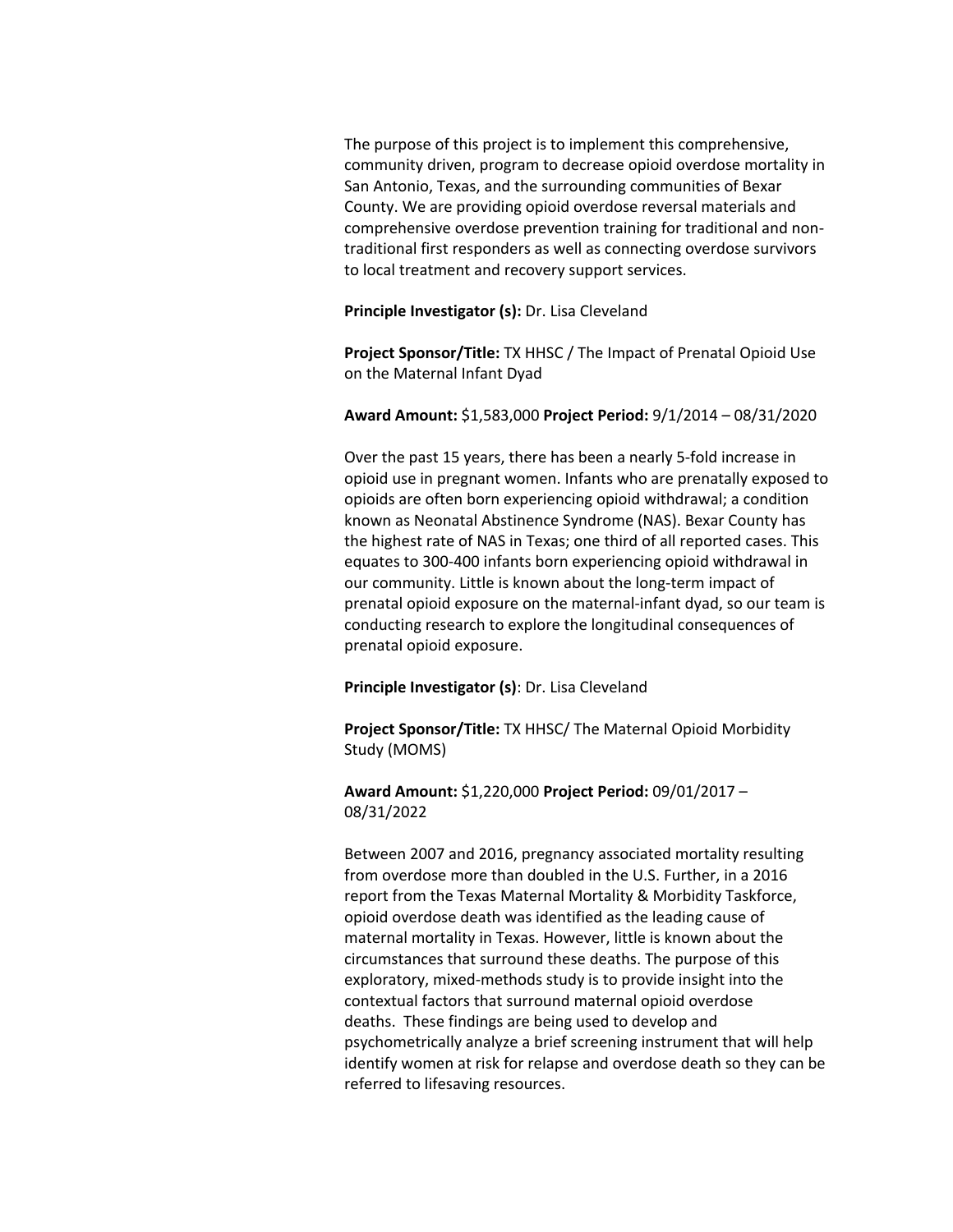## **Principle Investigator (s):** Dr. Lisa Cleveland

**Project Sponsor/Title:** TX HHSC / Casa Mia-A Recovery Residence for Pregnant & Parenting Women with Opioid Use Disorder and their Children

## **Award Amount:** \$581,958 **Project Period:** 12/1/2018 – 09/29/2020

Seventy percent of women with substance use disorders have young dependent children yet nationally, only 3% of recovery housing offers beds for children. Further, over the past four years, entry of children into foster care has increased 10% nationally after a decade of steady decline. This recovery residence is filling a critical gap in the substance use recovery services continuum. Casa Mia is a partnership between the UT Health School of Nursing and Crosspoint, Inc., a local non-profit. We are testing this model of best practice to include program evaluation, long-term outcomes, and a rigorous cost benefit analysis.

## **Principle Investigator (s):** Dr. Lisa Cleveland

**Project Sponsor/Title:** TX HHSC / Texas Neonatal Abstinence Syndrome Symposium

**Award Amount:** \$350,000 **Project Period:** 03/1/2019 – 08/31/2019

Approximately one infant is born every 15 minutes in the U.S. experiencing signs of opioid withdrawal (Neonatal Abstinence Syndrome [NAS]). Educating healthcare providers in the use of evidence-based methods to screen for and manage opioid use disorder in pregnant and parenting women is one way states are addressing gaps in knowledge to support better outcomes for mothers and infants affected by NAS. The purpose of this annual symposium is to bring together nurses, social workers, licensed professional counselors, doctors, mental health providers, substance use treatment providers, community health providers, and community services and support services providers who serve at-risk families.

## **Principle Investigator (s):** Dr. Lisa Cleveland

**Project Sponsor/Title:** Center for Health Care Services / SAMHSA, Evaluation of the NAS Residential Treatment Program

**Award Amount**: \$124,800 **Project Period:** 05/31/2018 – 06/1/2023

The purpose of this project is to develop and conduct a program evaluation for this Substance Abuse & Mental Health Services